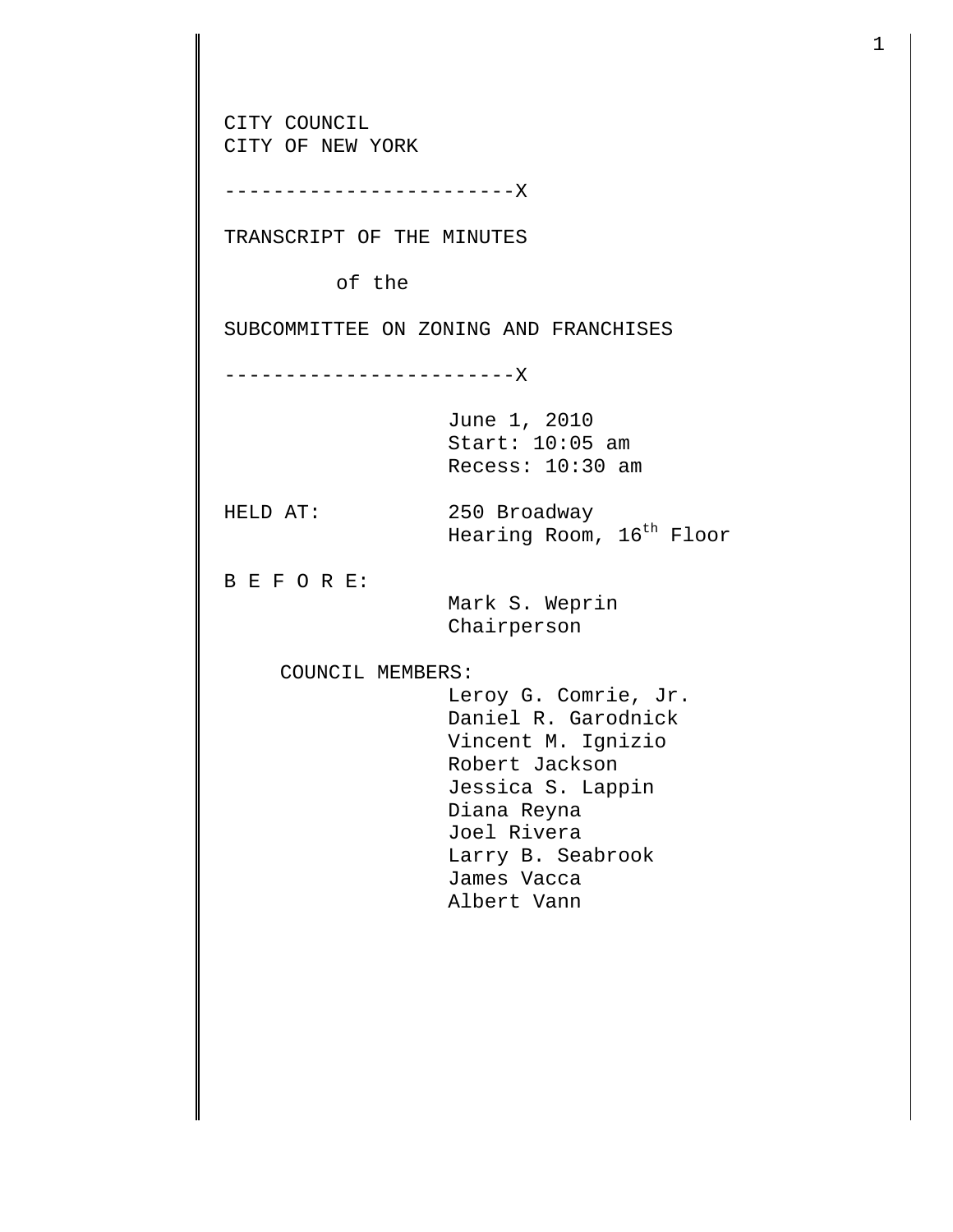## A P P E A R A N C E S (CONTINUED)

Steve Weigoda Architect SWA Architects

Neil Pariser Senior Vice President SoBro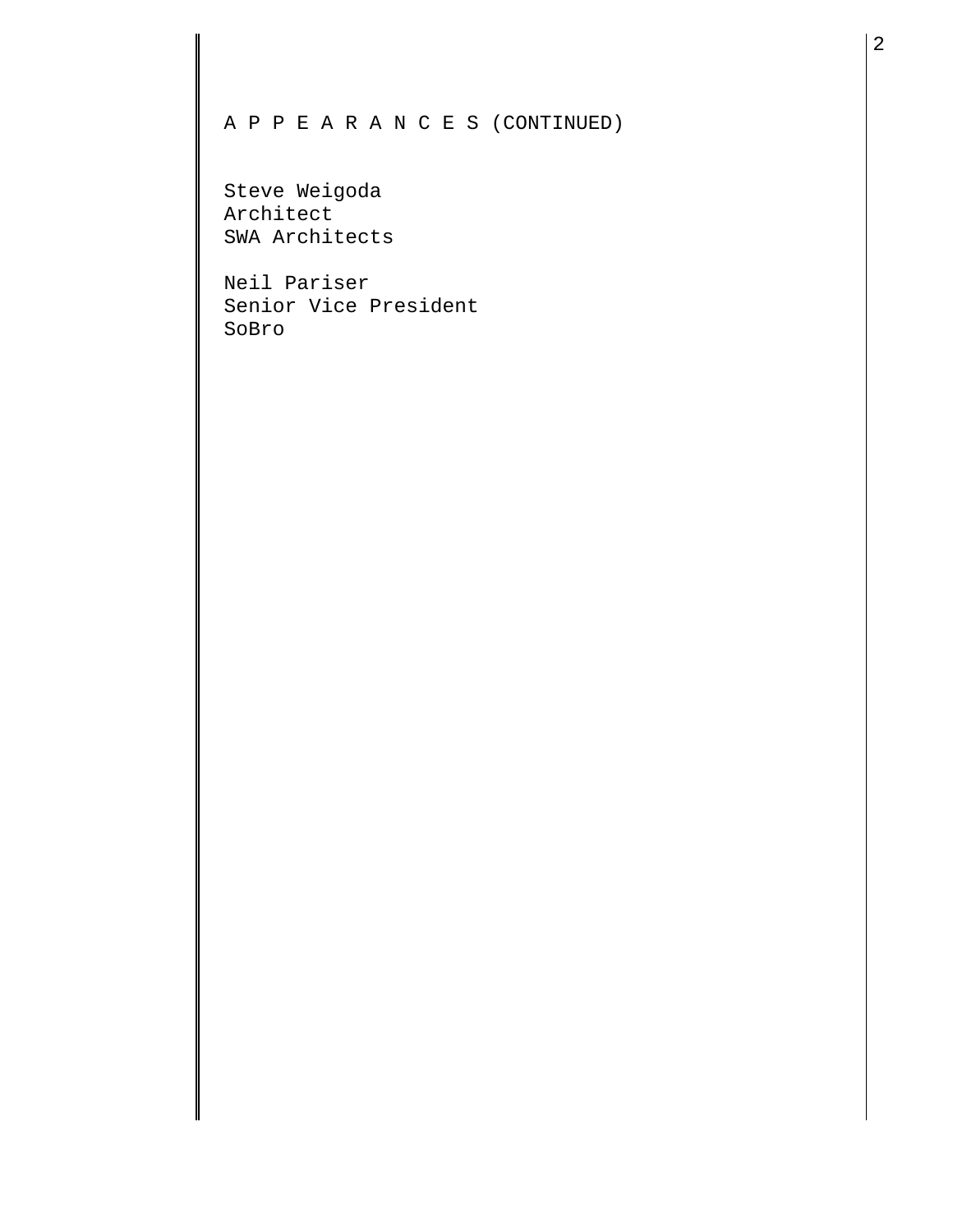| $\mathbf 1$ | $\overline{\mathbf{3}}$<br>SUBCOMMITTEE ON ZONING AND FRANCHISES |
|-------------|------------------------------------------------------------------|
| 2           | CHAIRPERSON WEPRIN: Okay? Quiet                                  |
| 3           | on the set. Good morning everyone. Good morning,                 |
| 4           | my name is Mark Weprin and I am the Chair of the                 |
| 5           | Zoning and Franchises subcommittee. I want to                    |
| 6           | welcome everybody here today. I am joined by my                  |
| 7           | colleagues on the committee, Vinnie Ignizio, on my               |
| 8           | far right, Larry Seabrook, next to him, Diana                    |
| 9           | Reyna, Jessica Lappin to my left, and on the far                 |
| 10          | left is Robert Jackson. Not the first time on my                 |
| 11          | far left, not the last.                                          |
| 12          | We are going to start with the                                   |
| 13          | cafes. We are starting with Land Use number 99,                  |
| 14          | Mesa Colloquan [phonetic], that's in Brooklyn, CB                |
| 15          | 1, in council member Reyna's district,                           |
| 16          | 20105445TCK. On behalf of the restaurant we're                   |
| 17          | going to have Steve Weigoda [phonetic]? Are you                  |
| 18          | here, Steve? Okay, great. And he's doing the                     |
| 19          | other one as well, okay. One more time. Steve,                   |
| 20          | you're going to be doing the other café as well?                 |
| 21          | Okay. Just one at a time but just want to make                   |
| 22          | sure. Please state your name for the record and                  |
| 23          | discuss the application. There you go.                           |
| 24          | STEVE WEIGODA: Hello. My name is                                 |
| 25          | Shlomo Steve Weigoda. I'm the architect                          |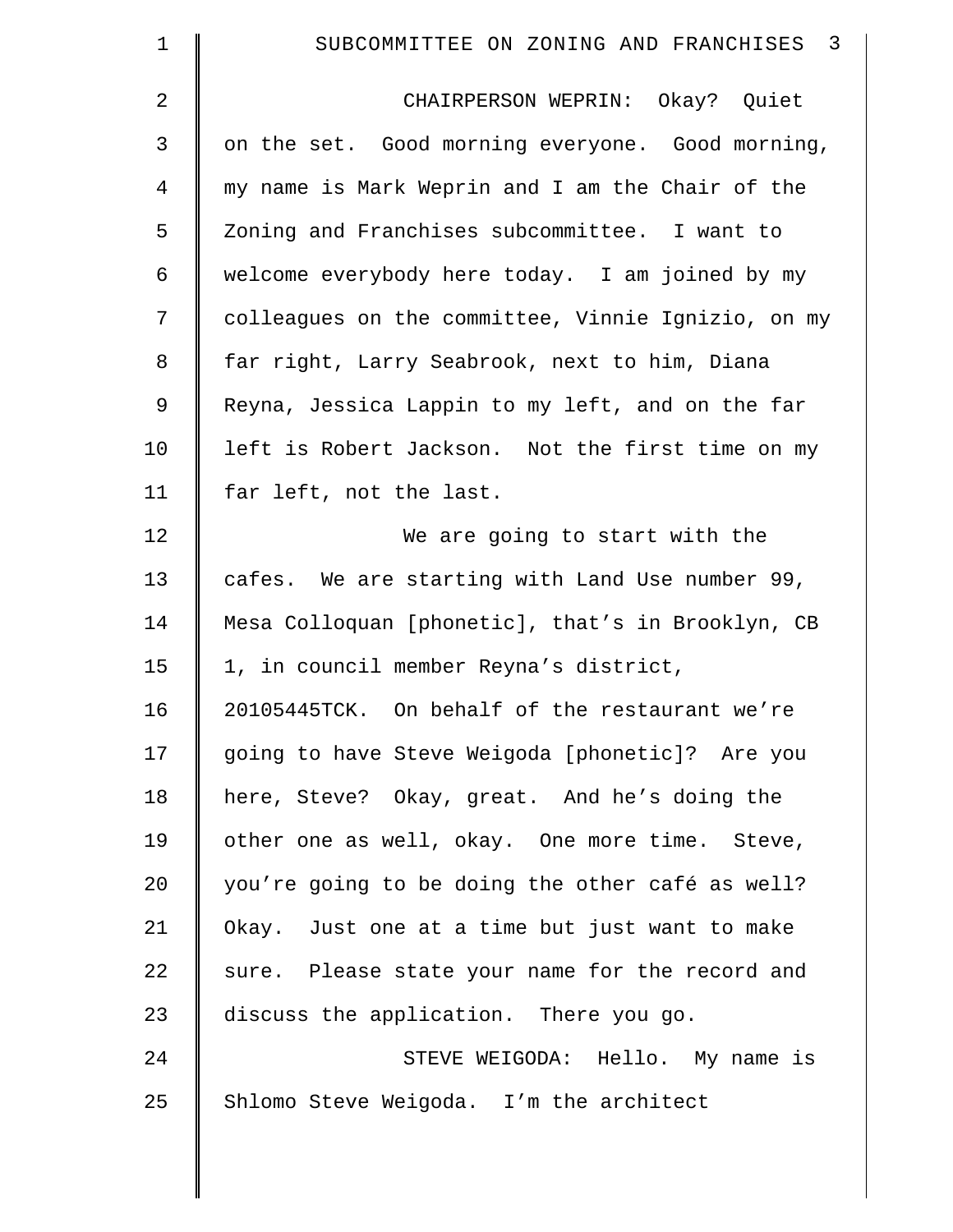| $\mathbf 1$    | $\overline{4}$<br>SUBCOMMITTEE ON ZONING AND FRANCHISES      |
|----------------|--------------------------------------------------------------|
| $\overline{2}$ | representing Tres de Mexico, LLC, d/b/a Mesa                 |
| $\mathfrak{Z}$ | Colloquan at 372 Graham Avenue in Brooklyn. And,             |
| $\overline{4}$ | good morning. We have sent a letter to council               |
| 5              | member Reyna's office, working with her staff                |
| 6              | members. And the letter states, if I may read it             |
| 7              | into the record.                                             |
| 8              | CHAIRPERSON WEPRIN: Yes, you may.                            |
| $\overline{9}$ | STEVE WEIGODA: Thank you. SWA                                |
| 10             | Architects as an authorized representative of Tres           |
| 11             | de Mexico, LLC, d/b/a Mesa Colloquan submit this             |
| 12             | letter as an agreement with the Chair and council            |
| 13             | member Mark Weprin and the encompassing members of           |
| 14             | the subcommittee on Zoning and Franchises that we            |
| 15             | will commit to the following: number 1, a flush              |
| 16             | metal grating will be installed at the base of the           |
| 17             | tree in front of the sidewalk café by June 4th.              |
| 18             | Number 2, this flush metal grating was in fact               |
| 19             | installed on Friday, May 28 <sup>th</sup> . And see attached |
| 20             | photos. If there are any questions please call my            |
| 21             | office. Thank you. Steve Weigoda. And we                     |
| 22             | submitted the photos for your review.                        |
| 23             | CHAIRPERSON WEPRIN: Ms. Reyna, do                            |
| 24             | you have any comments or questions?                          |
| 25             | COUNCIL MEMBER REYNA: Thank you so                           |
|                |                                                              |

 $\parallel$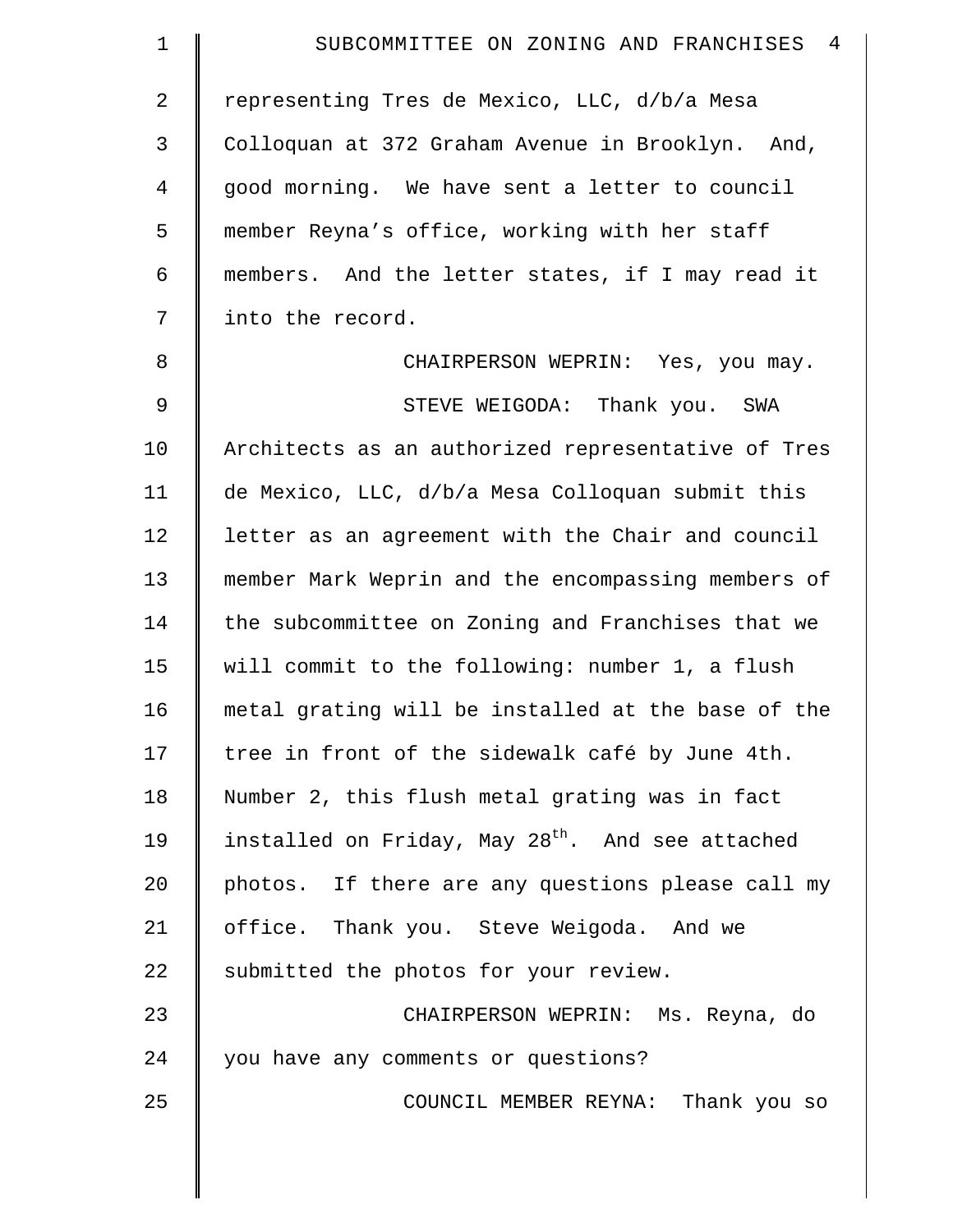| $\mathbf 1$    | SUBCOMMITTEE ON ZONING AND FRANCHISES 5            |
|----------------|----------------------------------------------------|
| $\overline{2}$ | much. I just wanted to appreciate the work that    |
| 3              | was done following up the visit and investigating  |
| 4              | that everything was in fact up to the regulations  |
| 5              | that we were seeking to achieve and your           |
| 6              | participation in expediting these changes was very |
| 7              | much appreciated. And I hope that there is great   |
| 8              | success with the restaurant and hope to visit very |
| 9              | soon. Thank you.                                   |
| 10             | STEVE WEIGODA: Thank you for very                  |
| 11             | much for those kind words.                         |
| 12             | CHAIRPERSON WEPRIN: Anyone else                    |
| 13             | have any comments or questions? Seeing none,       |
| 14             | we're going to move to close this hearing and move |
| 15             | on to the next café. We are joined by council      |
| 16             | member Dan Garodnick.                              |
| 17             | The next café is Manhattan                         |
| 18             | community board 4, Speaker Quinn's district. Land  |
| 19             | Use number 100 20105458TCM. It's Brasserie and     |
| 20             | Finnis [phonetic] and on behalf of the applicant   |
| 21             | is Shlomo Steve Weigoda. Welcome.                  |
| 22             | STEVE WEIGODA: Thank you very much                 |
| 23             | again. Here again we are submitting a letter.      |
| 24             | This letter is from--                              |
| 25             | CHAIRPERSON WEPRIN: Just state                     |
|                |                                                    |

 $\parallel$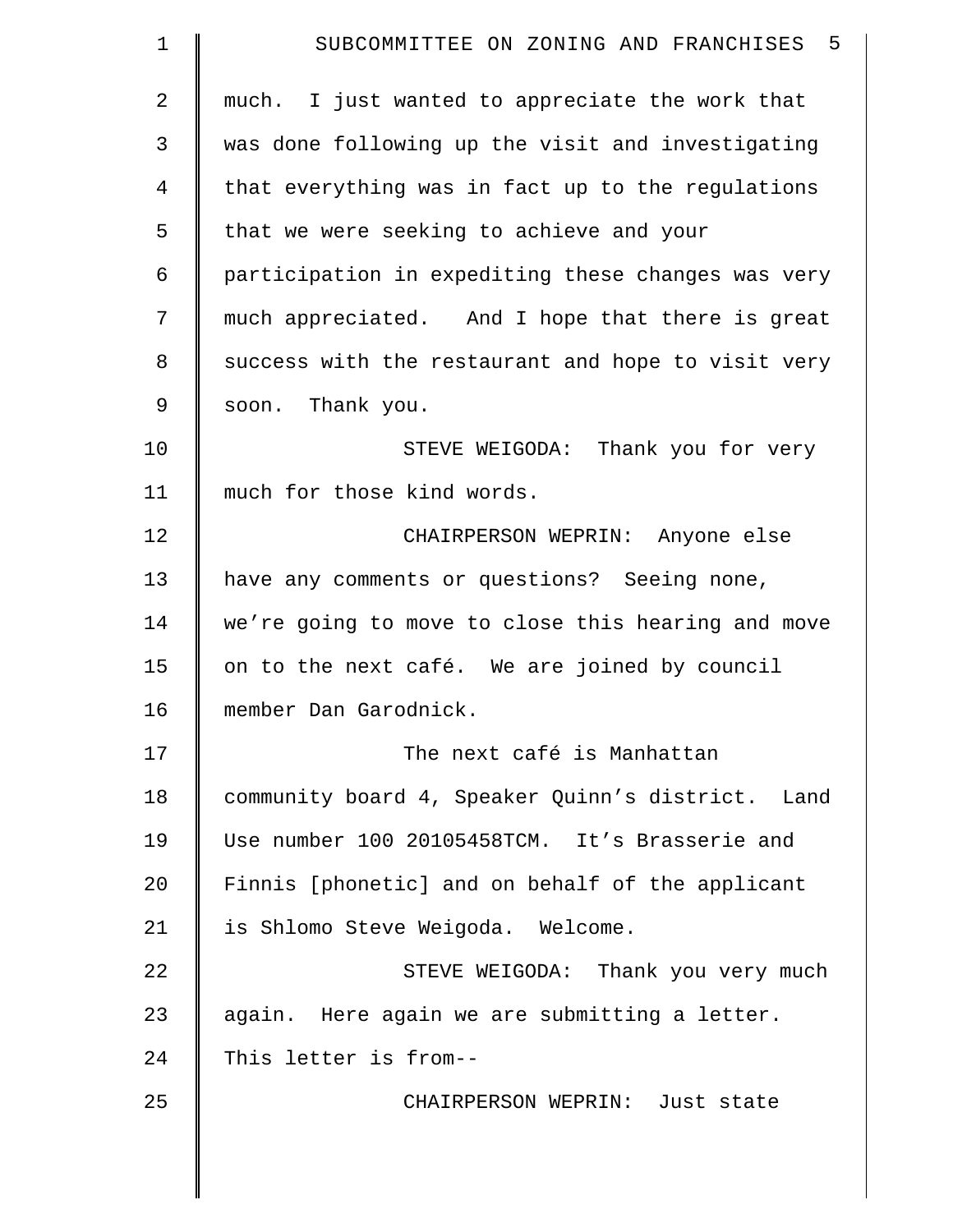| $\mathbf 1$    | SUBCOMMITTEE ON ZONING AND FRANCHISES 6                       |
|----------------|---------------------------------------------------------------|
| $\overline{2}$ | your name again. Even though I did, I know.                   |
| 3              | MR. WEIGODA: My name is Shlomo                                |
| $\overline{4}$ | Steve Weigoda. I'm an architect representing this             |
| 5              | sidewalk café at 300 West 46 <sup>th</sup> Street Corporation |
| 6              | d/b/a Brasserie and Finnis. And this letter, DCA              |
| 7              | number 1346488, this letter dated May 26 <sup>th</sup> and    |
| 8              | addressed to the council member Quinn, this is her            |
| $\mathsf 9$    | district.                                                     |
| 10             | So, Dear Council member Quinn, this                           |
| 11             | letter should serve as our agreement with the                 |
| 12             | Chair council member Mark Weprin and the                      |
| 13             | encompassing members of the subcommittee on Zoning            |
| 14             | and Franchises that I will commit to the                      |
| 15             | following: number 1, the number of tables shall               |
| 16             | be four and number of seats shall be nine. Please             |
| 17             | see enclosed revised drawings. Number 2, the                  |
| 18             | sidewalk café will be closed by 11pm on weekdays              |
| 19             | and midnight on weekends. Number 3, I will mark               |
| 20             | the sidewalk to signify the perimeter as per                  |
| 21             | revised plans enclosed. And if there are any                  |
| 22             | questions please call my office. This letter is               |
| 23             | signed by Sarterios Carmussis [phonetic], one of              |
| 24             | the owners of the corporation and I'm just reading            |
| 25             | it on his behalf.                                             |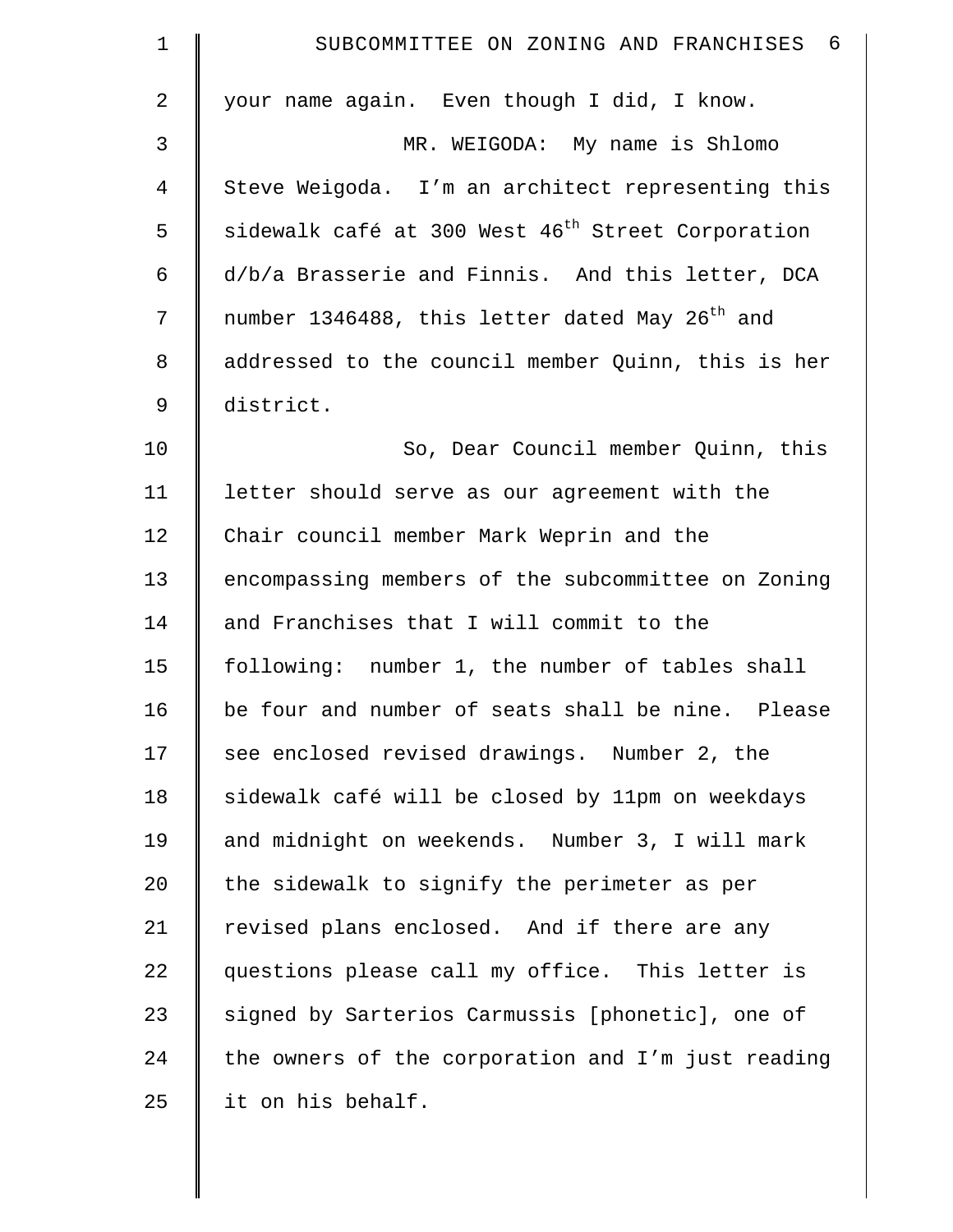| $\mathbf 1$    | 7<br>SUBCOMMITTEE ON ZONING AND FRANCHISES         |
|----------------|----------------------------------------------------|
| $\overline{2}$ | CHAIRPERSON WEPRIN: For the                        |
| 3              | record, I understand that the Speaker is in favor  |
| $\overline{4}$ | of this application. Are there any other           |
| 5              | questions or comments about this application?      |
| 6              | Seeing none, we're going to close this hearing as  |
| 7              | well. Thank you very much.                         |
| 8              | MR. WEIGODA: Thank you very much.                  |
| 9              | CHAIRPERSON WEPRIN: Okay. We are                   |
| 10             | now going to, we are going to be laying over Reso. |
| 11             | Number 191, the franchise agreement for Mobile     |
| 12             | Telecommunications Services. There were issues     |
| 13             | raised by the members of the committee including   |
| 14             | council member Reyna, council member Vacca,        |
| 15             | council member Vallone as well as others. And      |
| 16             | those issues were are waiting to have a response   |
| 17             | from Dewitt to those issues that were raised and   |
| 18             | until we get that we will be laying over this      |
| 19             | item.                                              |
| 20             | So, next we are going to move into                 |
| 21             | Land Use number 109, Bronx community board 3,      |
| 22             | C08157ZMX. This is the Crotona [phonetic] Terrace  |
| 23             | rezoning and we have Martin Miner, Ariel Aflang    |
| 24             | [phonetic], and Neil Pathazer [phonetic]. I'm      |
| 25             | sorry about that. Could you please set up your     |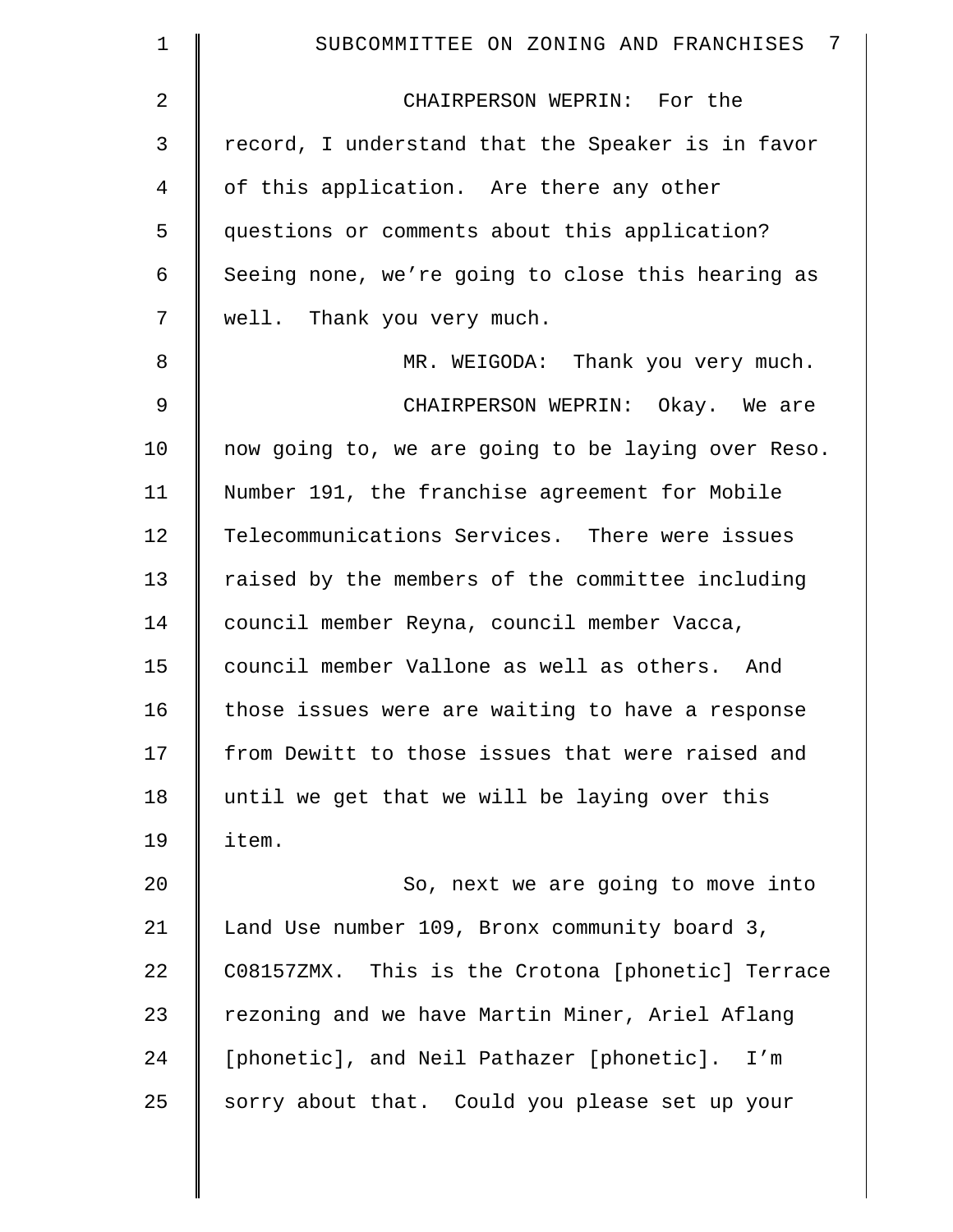| $\mathbf 1$    | SUBCOMMITTEE ON ZONING AND FRANCHISES 8           |
|----------------|---------------------------------------------------|
| $\overline{2}$ | signs and then once you get started please state  |
| 3              | your name again correctly and we'll start.        |
| 4              | NEIL PARISER: Good morning. That                  |
| 5              | better? Sorry, thank you for the opportunity to   |
| 6              | address you here today. My name is Neil Pariser   |
| 7              | and I'm the Senior Vice President of SoBro, the   |
| 8              | South Bronx Overall Economic Development          |
| 9              | Corporation. We're delighted to be here today     |
| 10             | with you and to present to you for your           |
| 11             | consideration the rezoning of 1825 Boston Road. A |
| 12             | process which will in the end clear the way for   |
| 13             | construction of Crotona Terrace, a major          |
| 14             | affordable commercial residential development     |
| 15             | project located on the northern most border of    |
| 16             | community board 3 in the mid Bronx community.     |
| 17             | SoBro together with our development partners, CBC |
| 18             | associates, joint construction have been working  |
| 19             | on this rezoning for the past three years and     |
| 20             | enjoyed the support of the local community board  |
| 21             | for this development.                             |
| 22             | As planned, Crotona Terrace                       |
| 23             | involves the construction of a new eight story    |
| 24             | building on a plus or minus 50,000 square foot    |
| 25             | vacant lot bordered by Boston Road on the East    |
|                |                                                   |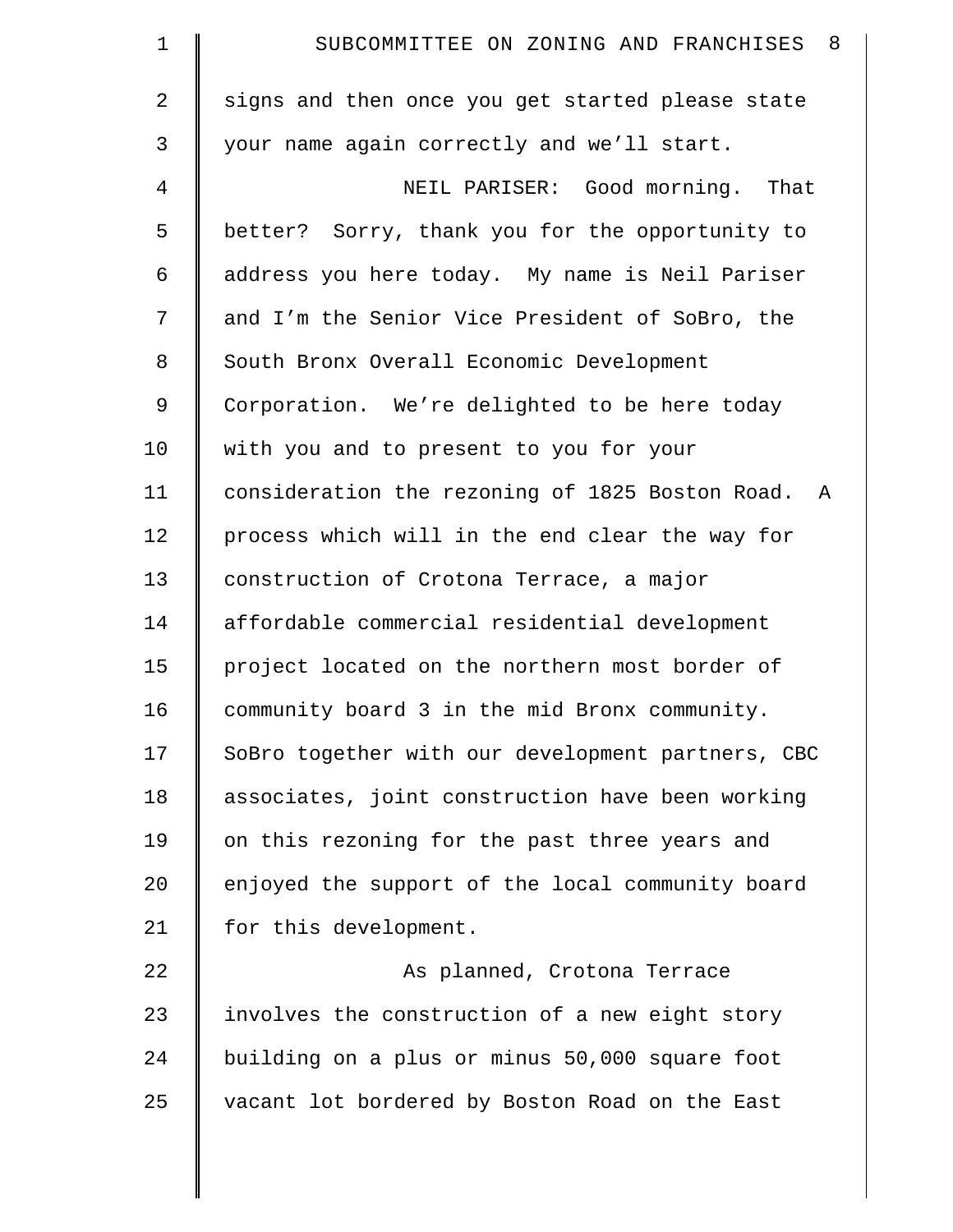| $\mathbf 1$    | 9<br>SUBCOMMITTEE ON ZONING AND FRANCHISES                    |
|----------------|---------------------------------------------------------------|
| $\overline{2}$ | Crotona Parkway on the West. East 176 <sup>th</sup> Street on |
| 3              | the North, and East 175 <sup>th</sup> Street on the South.    |
| $\overline{4}$ | SoBro is seeking a change in zoning from the                  |
| 5              | current C83 zoning district to an R71 to a C24                |
| 6              | commercial overlay. Once rezoned the site will                |
| 7              | have a total buildable floor area of 216,565                  |
| 8              | square feet of space. When completed, this \$57               |
| 9              | million project will consist of 174 units of                  |
| 10             | rental apartments made affordable to low, moderate            |
| 11             | and middle income households earning between                  |
| 12             | approximately \$28,000 to \$80,000 annually together          |
| 13             | with 30,000 square feet of much needed retail                 |
| 14             | space. The project will also provide                          |
| 15             | approximately 100 parking spaces to building                  |
| 16             | residents and commercial shoppers below grade as              |
| 17             | well as more than 20 commercial spaces at grade.              |
| 18             | This project will serve as an                                 |
| 19             | economic and visual anchor for community board 3              |
| 20             | and is the culmination of a rezoning and planning             |
| 21             | vision established and supported by local                     |
| 22             | residents, community board 3, local business and              |
| 23             | elected officials as well as other non-profit                 |
| 24             | organizations and private developers in the mid               |
| 25             | Bronx area.                                                   |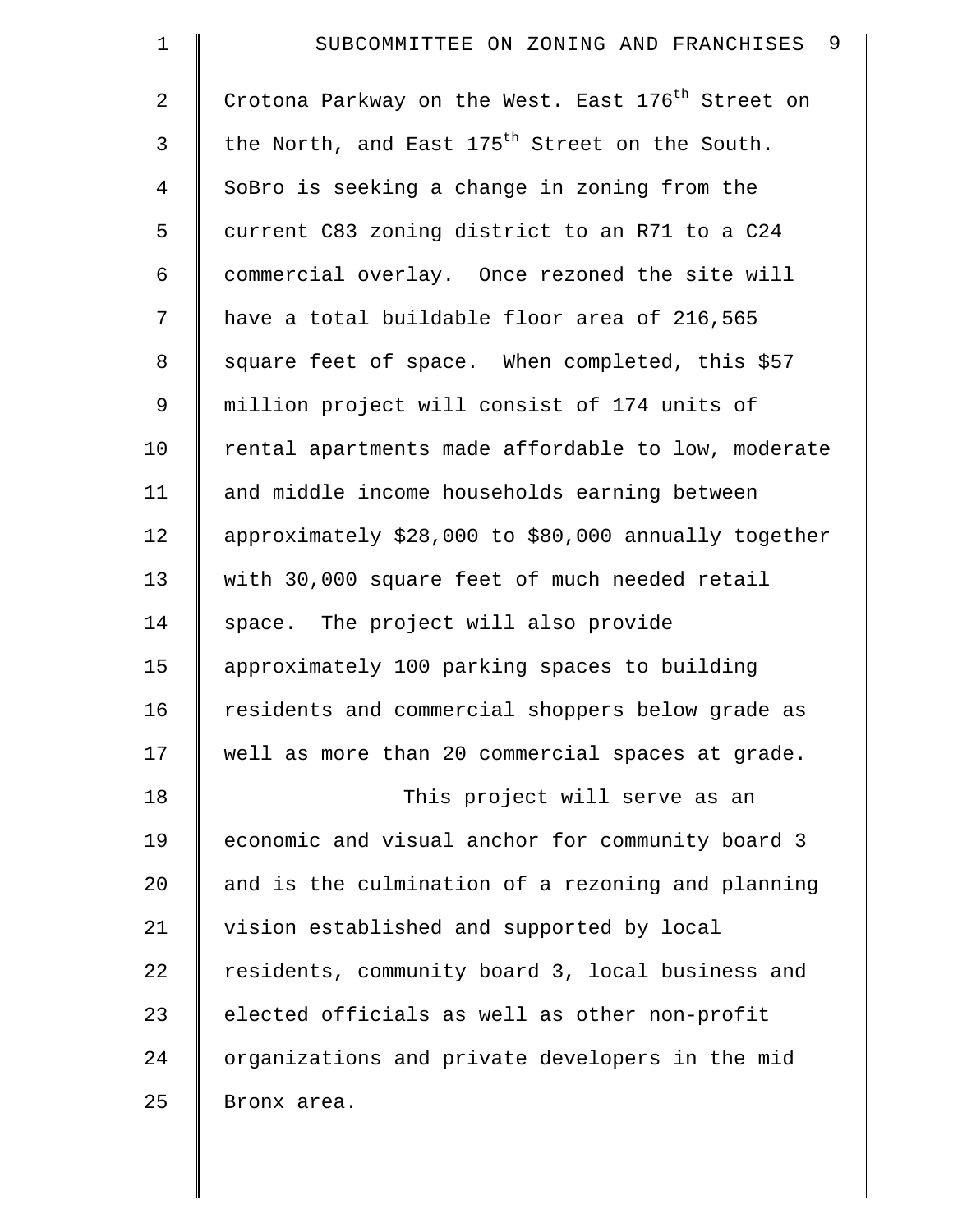| $\mathbf 1$    | SUBCOMMITTEE ON ZONING AND FRANCHISES 10           |
|----------------|----------------------------------------------------|
| $\overline{a}$ | Financing for this project will                    |
| 3              | ultimately come from several sources including the |
| 4              | New York City Housing and Development Corporation, |
| 5              | New York City Department of Housing Preservation   |
| 6              | and Development, low income housing tax credits,   |
| 7              | and a capital grant from our local borough         |
| 8              | President Ruben Diaz.                              |
| 9              | Currently in the design stage we                   |
| 10             | are working closely with HPD on finalizing the     |
| 11             | final loan terms, timing for the project and       |
| 12             | anticipated construction date in 2011. Finally I   |
| 13             | would like to thank council member Joel Rivera,    |
| 14             | our district representative for his support of     |
| 15             | this project as well as that of council members    |
| 16             | Weprin and Comrie for their assistance in          |
| 17             | arranging this hearing. Any questions? This is     |
| 18             | Ari Afgang representing Hugo Supotofsky            |
| 19             | [phonetic], the architect for the project.         |
| 20             | CHAIRPERSON WEPRIN: You mentioned                  |
| 21             | borough President Diaz, Jr., his support I         |
| 22             | understand had a condition. Do you know what that  |
| 23             | condition was?                                     |
| 24             | MR. PARISER: Essentially, he was                   |
| 25             | looking for affordable ownership. When we began    |
|                |                                                    |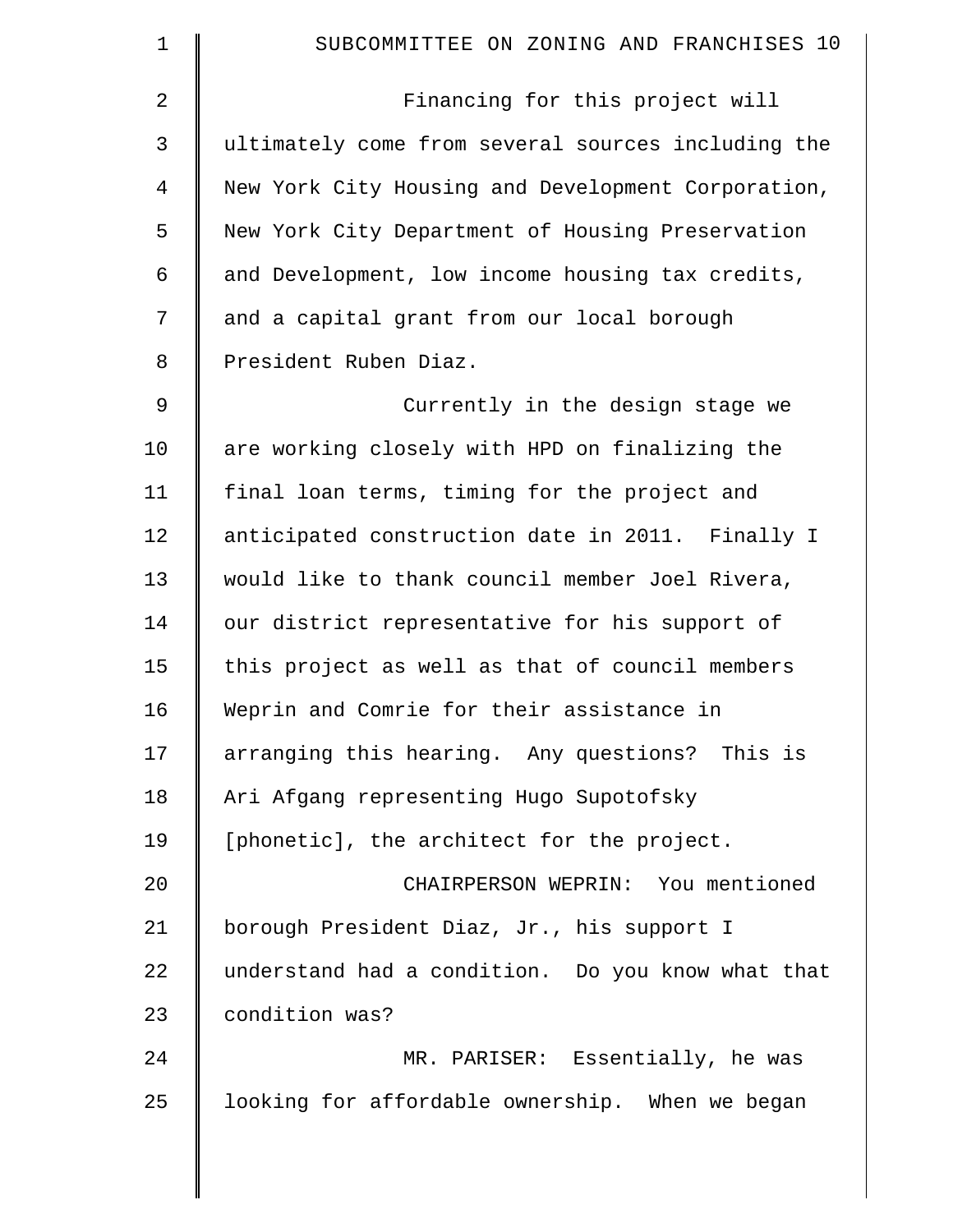| $\mathbf 1$    | SUBCOMMITTEE ON ZONING AND FRANCHISES 11           |
|----------------|----------------------------------------------------|
| $\overline{2}$ | the project, there were funded at that time to     |
| 3              | provide for affordable coops. We're still hopeful  |
| 4              | by the time we close this loan those funds will be |
| 5              | back for coop ownership. But we've since spoken    |
| 6              | to the borough President and really what he's      |
| 7              | looking for is a green building and the building   |
| 8              | is green. And maybe if I could just have Ari       |
| 9              | explain a few of the green elements.               |
| 10             | CHAIRPERSON WEPRIN: That would be                  |
| 11             | fine. Ari, just state your name for the record.    |
| 12             | ARIEL AFGANG: My name is Ariel                     |
| 13             | Afgang from Hugo Supotofsky Architects. And I      |
| 14             | have a couple of points on the design of the       |
| 15             | project. When we designed this project we wanted   |
| 16             | to focus on rhythm and proportion, it is an entire |
| 17             | block so we attempted to break up the long façade  |
| 18             | with carrying setbacks and materials. All the      |
| 19             | apartments will meet or exceed the HPD design      |
| 20             | standards. As far as amenities there will be an    |
| 21             | indoor community room that's adjacent to outdoor   |
| 22             | recreation areas and laundry rooms. As Neil said,  |
| 23             | the project will be LEED Silver. We're providing   |
| 24             | light colored high - - roof paving as well as      |
| 25             | Evergreen green roof modular tray systems,         |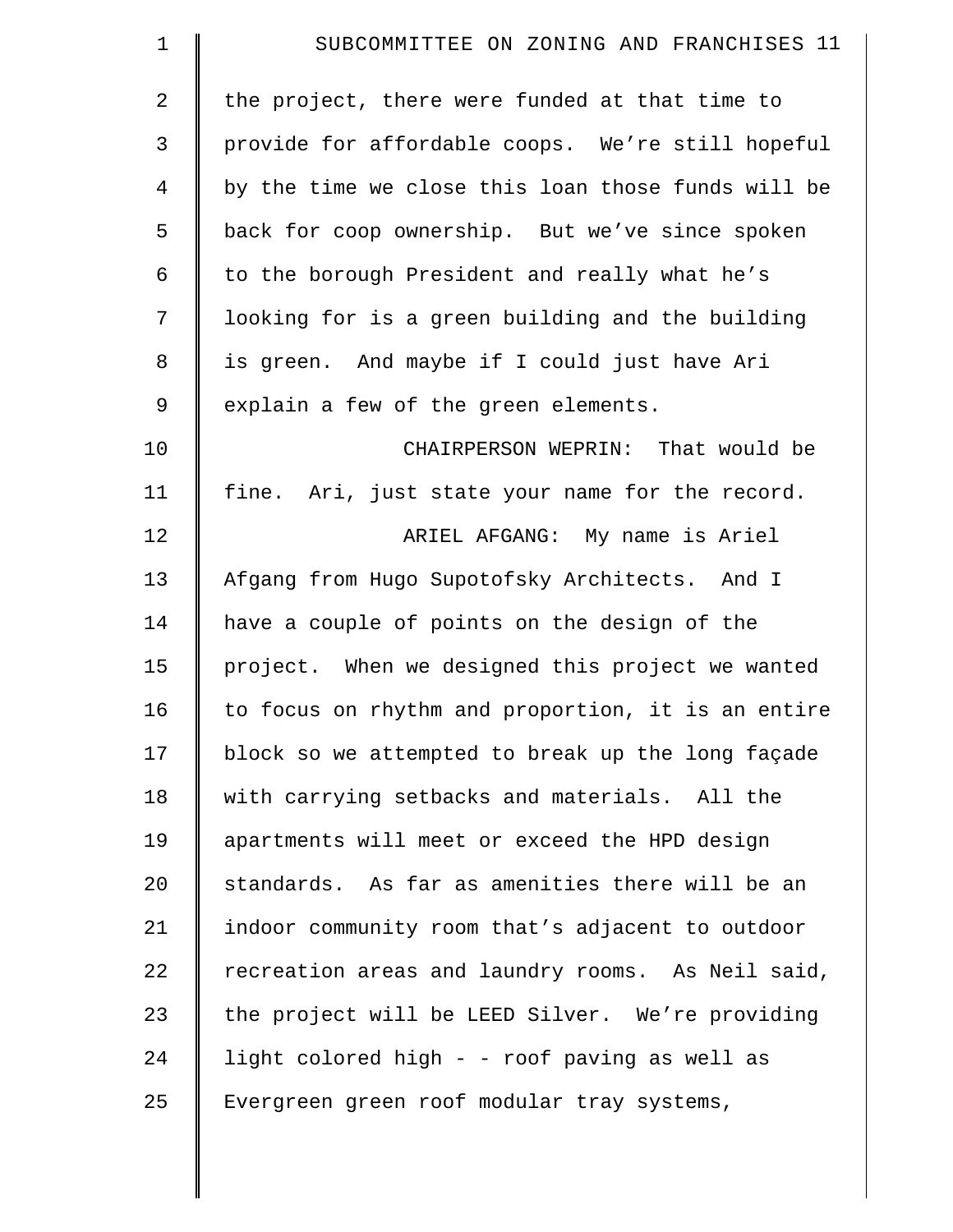| SUBCOMMITTEE ON ZONING AND FRANCHISES 12           |
|----------------------------------------------------|
| continuous rigid cavity installation, covering the |
| slab edge and all the walls, efficient boilers,    |
| native plants and all energy star appliances.      |
| CHAIRPERSON WEPRIN: I understand                   |
| that SoBro and CBC had agreed to an environmental  |
| study of some type. What is the status of that?    |
| MR. PARISER: Right now, we're                      |
| actually working with the Mayor's office of        |
| Environmental Remediation, OER, Dan Walsh, and we  |
| will be going into a Phase II study. We had a      |
| Phase I study, it was actually clean, but          |
| obviously the investors want to make sure that     |
| there is a Phase II done so we will be taking      |
| additional Phase II study probably in the next     |
| three months.                                      |
| CHAIRPERSON WEPRIN: Any questions                  |
| here? Ms. Reyna? Council member Reyna?             |
| COUNCIL MEMBER REYNA: Thank you                    |
| Mr. Chair, I just wanted to understand. In the     |
| picture you displayed there was a commercial space |
| that had Walgreen's on it.                         |
| MR. PARISER: Correct.                              |
| COUNCIL MEMBER REYNA: Am I to                      |
| understand that that's the actual anchor tenant    |
|                                                    |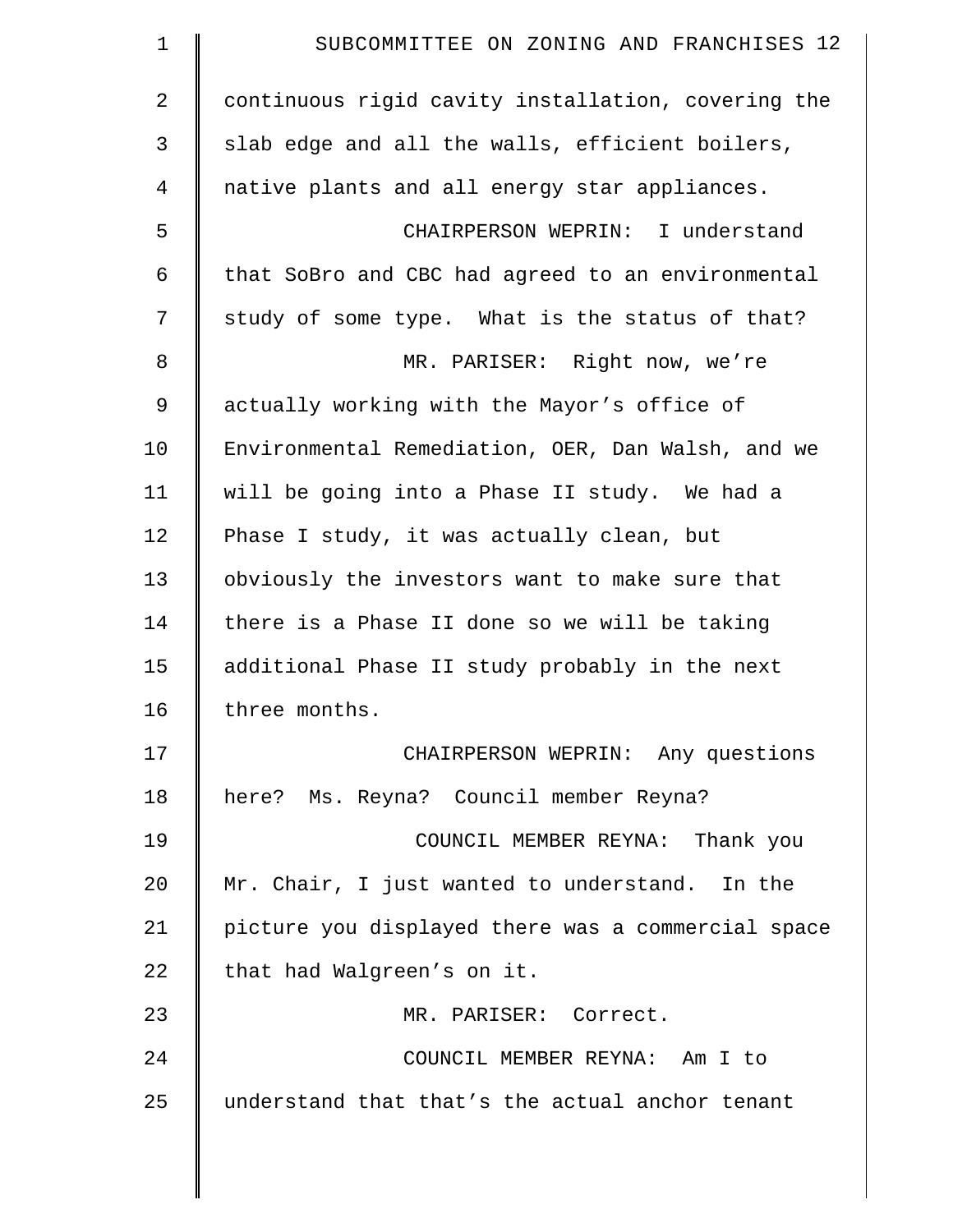| $\mathbf 1$    | SUBCOMMITTEE ON ZONING AND FRANCHISES 13           |
|----------------|----------------------------------------------------|
| $\overline{2}$ | that you-                                          |
| 3              | MR. PARISER: No, actually I think                  |
| 4              | discussions are ongoing with Walgreen's. But we    |
| 5              | just did that just to show perspective for this    |
| 6              | site. There is no agreement right now with         |
| 7              | Walgreen's. We do have, we will be building        |
| 8              | 30,000 square feet though of retail.               |
| 9              | COUNCIL MEMBER REYNA: And what                     |
| 10             | other discussions are occurring, ongoing           |
| 11             | concerning the commercial space other than a       |
| 12             | Walgreen's.                                        |
| 13             | MR. PARISER: Right. I've actually                  |
| 14             | reached out to several restaurants in the area.    |
| 15             | We've spoken with the local community board.       |
| 16             | There is a need. They would like to see more of    |
| 17             | that. They do want another pharmacy in the area.   |
| 18             | It's one of the reasons we did put down Walgreen's |
| 19             | and our partners at CBC have a relationship with   |
| 20             | Walgreen's. We are discussing that with them but   |
| 21             | until such time as we can really get the financing |
| 22             | and get into construction next year, marketing is  |
| 23             | somewhat premature so but we have had the          |
| 24             | conversations.                                     |
| 25             | COUNCIL MEMBER REYNA:<br>So                        |
|                |                                                    |
|                |                                                    |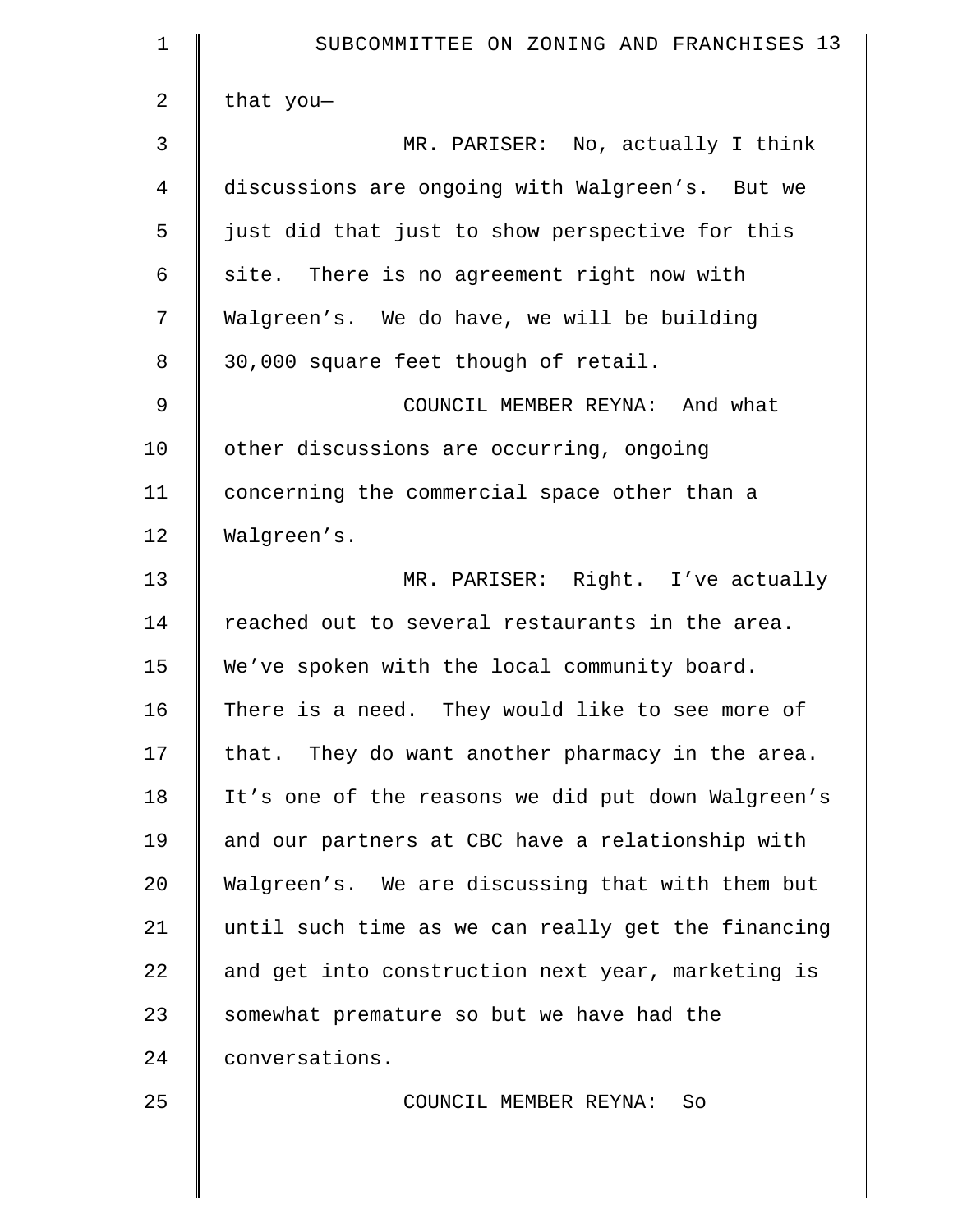| 1  | SUBCOMMITTEE ON ZONING AND FRANCHISES 14          |
|----|---------------------------------------------------|
| 2  | Walgreen's is the only-                           |
| 3  | MR. PARISER: I have spoken to two                 |
| 4  | restaurants thus far and I have not had any       |
| 5  | conversations with Walgreen's. CBC associates who |
| 6  | will actually own that particular piece within    |
| 7  | that building, they have the perfect site for a   |
| 8  | Walgreen's. Whether it's a Walgreen's or CVS,     |
| 9  | that's something the community would like to see. |
| 10 | So they are working in that direction.            |
| 11 | COUNCIL MEMBER REYNA: Okay, I'm                   |
| 12 | just concerned with the anchor tenant being a     |
| 13 | large pharmaceutical setting because of the top   |
| 14 | dollar of that franchise paying with the          |
| 15 | commercial space will then disenfranchise other   |
| 16 | small businesses that may have potential of       |
| 17 | seeking such space and won't be able to compete   |
| 18 | with top dollar.                                  |
| 19 | MR. PARISER: Understood. And like                 |
| 20 | I said, I think what we're just trying to show    |
| 21 | generically is the type of use that would be good |
| 22 | there.                                            |
| 23 | COUNCIL MEMBER REYNA: Thank you                   |
| 24 | very much.                                        |
| 25 | CHAIRPERSON WEPRIN: Other                         |
|    |                                                   |
|    |                                                   |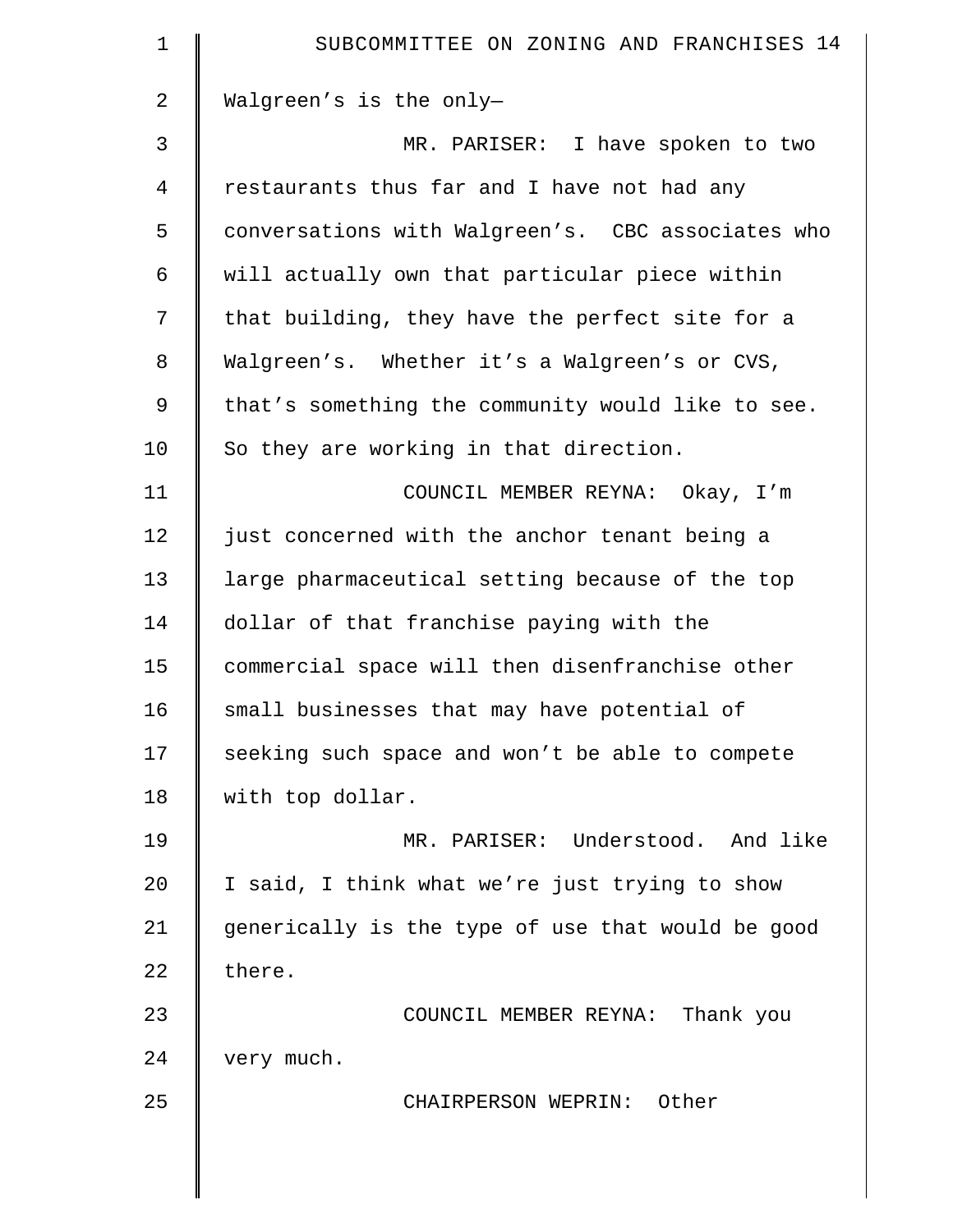| $\mathbf 1$    | SUBCOMMITTEE ON ZONING AND FRANCHISES 15                        |
|----------------|-----------------------------------------------------------------|
| $\overline{a}$ | questions from the panel? Just, I want to clarify               |
| 3              | in the environmental study. The reason there was                |
| $\overline{4}$ | concerns raised was there was something on this                 |
| 5              | site, a trolley company. Can you explain that?                  |
| 6              | MR. PARISER: Yes, it's got a great                              |
| 7              | history actually. On the site about a mile and a                |
| 8              | half south of the Bronx Zoo. It's right at the                  |
| 9              | intersection of Boston Road and the Cross Bronx                 |
| 10             | Expressway which is in a trench at that point.                  |
| 11             | The city took title sometime in the early 1900s                 |
| 12             | and actually they serviced trolleys so there are                |
| 13             | old tracks and there's a pad that held a building.              |
| 14             | After that period of time it also became a site                 |
| 15             | used for storage and fixing buses. So when you                  |
| 16             | have automotive uses, this was a C83 zone which                 |
| 17             | was used for garages, you really do require some                |
| 18             | additional due diligence when soil. So we will be               |
| 19             | doing soil sampling. I would also note that CDC                 |
| 20             | successfully developed the sister site directly                 |
| 21             | across from 175 <sup>th</sup> Street from our site and they did |
| 22             | do the proper due diligence on environmental there              |
| 23             | and we don't expect any surprises on our end as                 |
| 24             | well.                                                           |
| 25             | CHAIRPERSON WEPRIN: Okay. Thank                                 |
|                |                                                                 |
|                |                                                                 |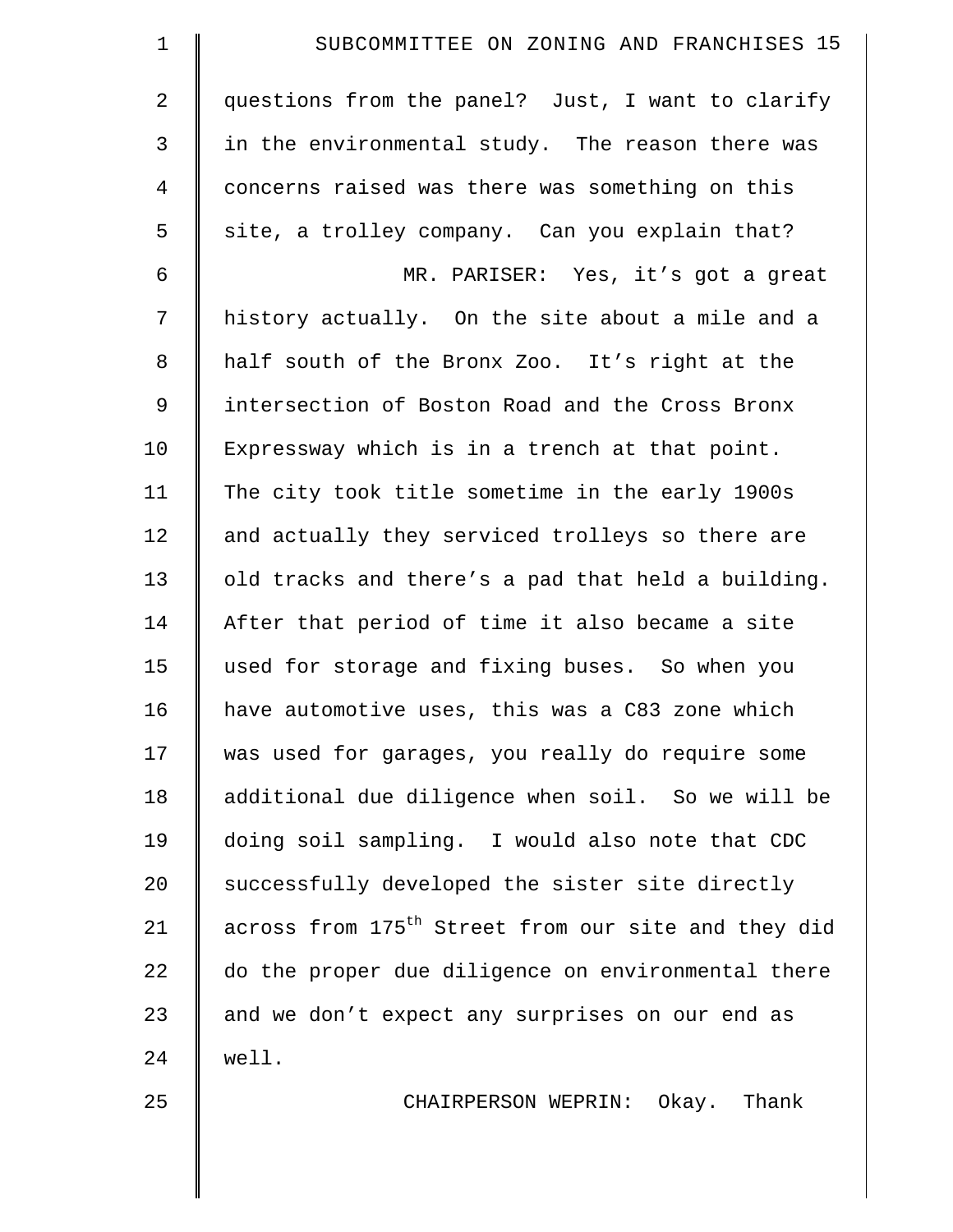| $\mathbf 1$ | SUBCOMMITTEE ON ZONING AND FRANCHISES 16           |
|-------------|----------------------------------------------------|
| 2           | you. Does anybody have any questions, comments     |
| 3           | for this panel? I guess not. Well, thank you       |
| 4           | very much. I guess we're going to move to close    |
| 5           | this hearing. Alright, well that's it for this     |
| 6           | agenda. We are going to move to a vote. We are     |
| 7           | going to couple all of these items. And the Chair  |
| 8           | will recommend an aye vote on all. And counsel     |
| $\mathsf 9$ | will call the roll.                                |
| 10          | CHRISTIAN HYLTON: Christian                        |
| 11          | Hylton, counsel to the committee. Chair Weprin.    |
| 12          | CHAIRPERSON WEPRIN: Aye.                           |
| 13          | CHRISTIAN HYLTON: Council member                   |
| 14          | Reyna.                                             |
| 15          | COUNCIL MEMBER REYNA: May I please                 |
| 16          | be excused to explain my vote.                     |
| 17          | CHAIRPERSON WEPRIN: Yes, you may.                  |
| 18          | COUNCIL MEMBER REYNA: Thank you so                 |
| 19          | much, I just would be remised if I didn't thank    |
| 20          | Peter Janosic for all of his work on all the cafes |
| 21          | that are opening up in my district. He makes it    |
| 22          | possible to follow all the regulations to a tee    |
| 23          | and so I just wanted to appreciate his work. I     |
| 24          | vote aye on all.                                   |
| 25          | CHRISTIAN HYLTON: Council member                   |
|             |                                                    |
|             |                                                    |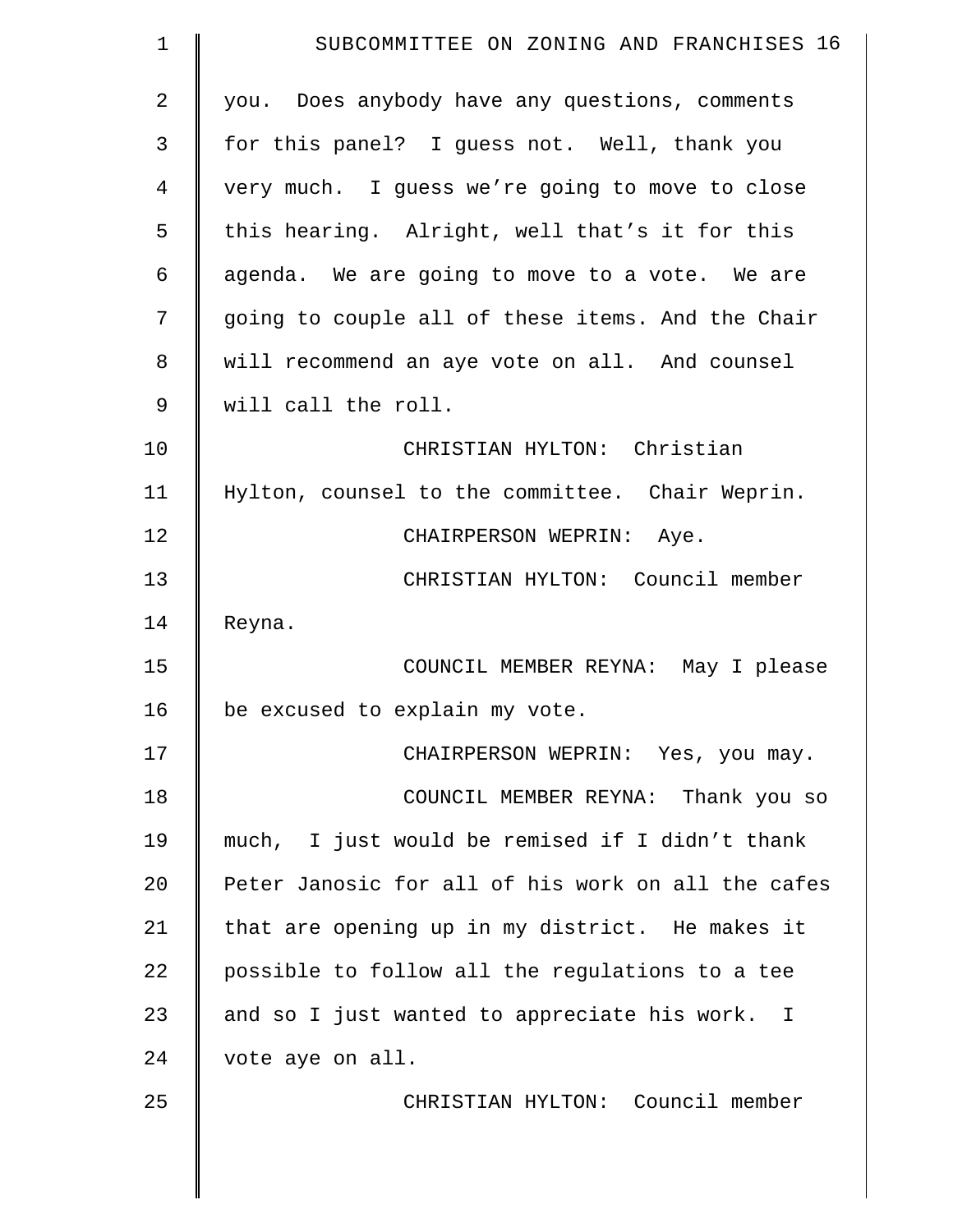| 1              | SUBCOMMITTEE ON ZONING AND FRANCHISES 17          |
|----------------|---------------------------------------------------|
| $\overline{2}$ | Jackson.                                          |
| 3              | COUNCIL MEMBER JACKSON: I vote aye                |
| 4              | on all.                                           |
| 5              | CHRISTIAN HYLTON: Council member                  |
| 6              | Seabrook.                                         |
| 7              | COUNCIL MEMBER SEABROOK: Aye on                   |
| 8              | all.                                              |
| 9              | CHRISTIAN HYLTON: Council member                  |
| 10             | Garodnick.                                        |
| 11             | COUNCIL MEMBER GARODNICK:<br>Aye.                 |
| 12             | CHRISTIAN HYLTON: Council member                  |
| 13             | Lappin.                                           |
| 14             | COUNCIL MEMBER LAPPIN: Aye.                       |
| 15             | CHRISTIAN HYLTON: Council member                  |
| 16             | Ignizio.                                          |
| 17             | COUNCIL MEMBER IGNIZIO: Yes.                      |
| 18             | CHRISTIAN HYLTON: By a vote of 7                  |
| 19             | in the affirmative, none in the negative and no   |
| 20             | abstentions, LU 99, 100 and 101 are approved to   |
| 21             | the full Land Use committee.                      |
| 22             | CHAIRPERSON WEPRIN: Thank you                     |
| 23             | counsel. Alright, we are now going to adjourn     |
| 24             | this meeting. We will leave the rolls open for 15 |
| 25             | minutes to see if anyone shows up who missed it.  |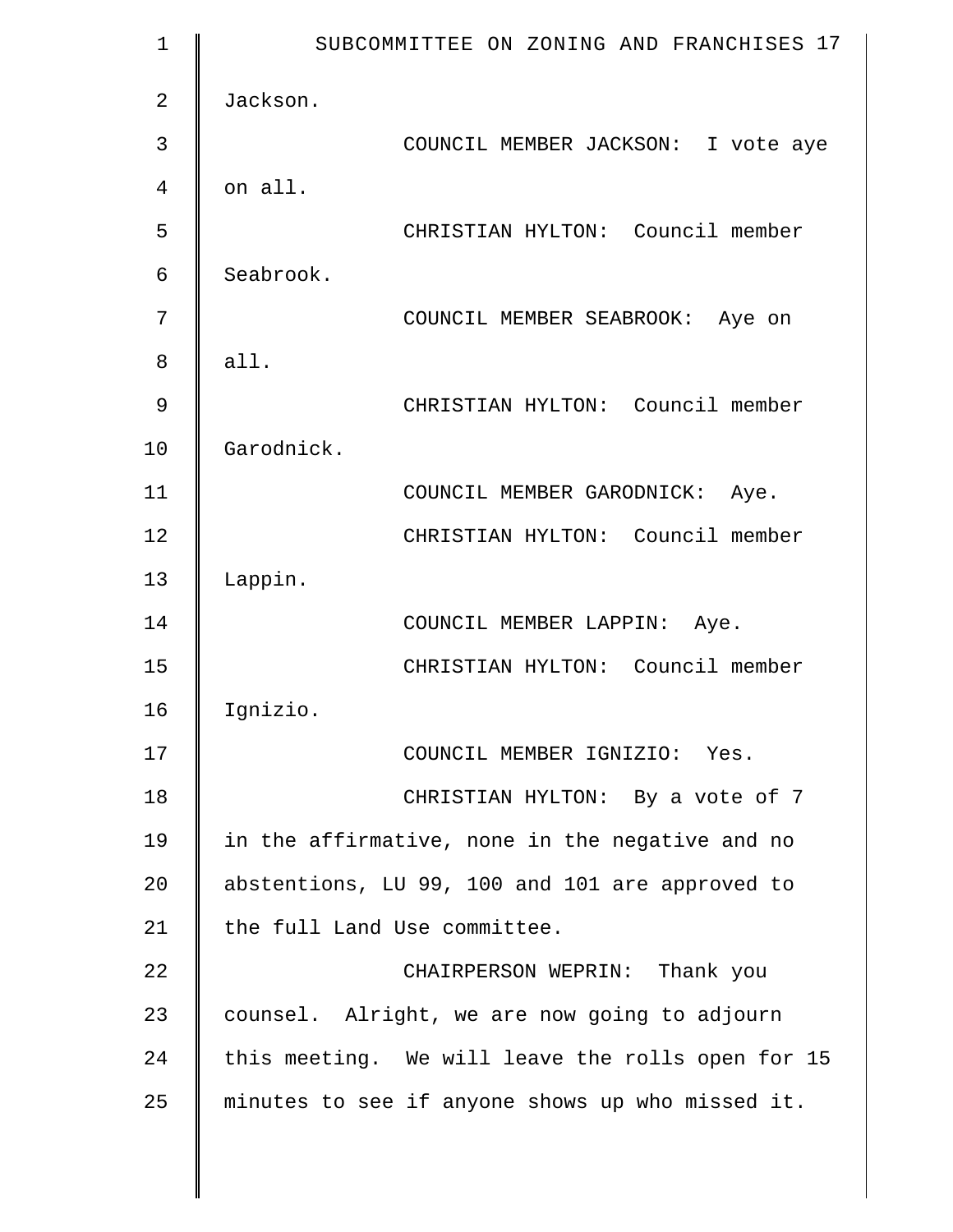| $\mathbf 1$    | SUBCOMMITTEE ON ZONING AND FRANCHISES 18          |
|----------------|---------------------------------------------------|
| $\sqrt{2}$     | And with that, the meeting is adjourned. [pause]  |
| $\mathsf{3}$   | Zoning and Franchise hearing committee of June 1, |
| $\overline{4}$ | 2010 is now closed.                               |
| 5              | [gavel bangs]                                     |
|                |                                                   |
|                |                                                   |
|                |                                                   |
|                |                                                   |
|                |                                                   |
|                |                                                   |
|                |                                                   |
|                |                                                   |
|                |                                                   |
|                |                                                   |
|                |                                                   |
|                |                                                   |
|                |                                                   |
|                |                                                   |
|                |                                                   |
|                |                                                   |
|                |                                                   |
|                |                                                   |
|                |                                                   |
|                |                                                   |
|                |                                                   |
|                |                                                   |